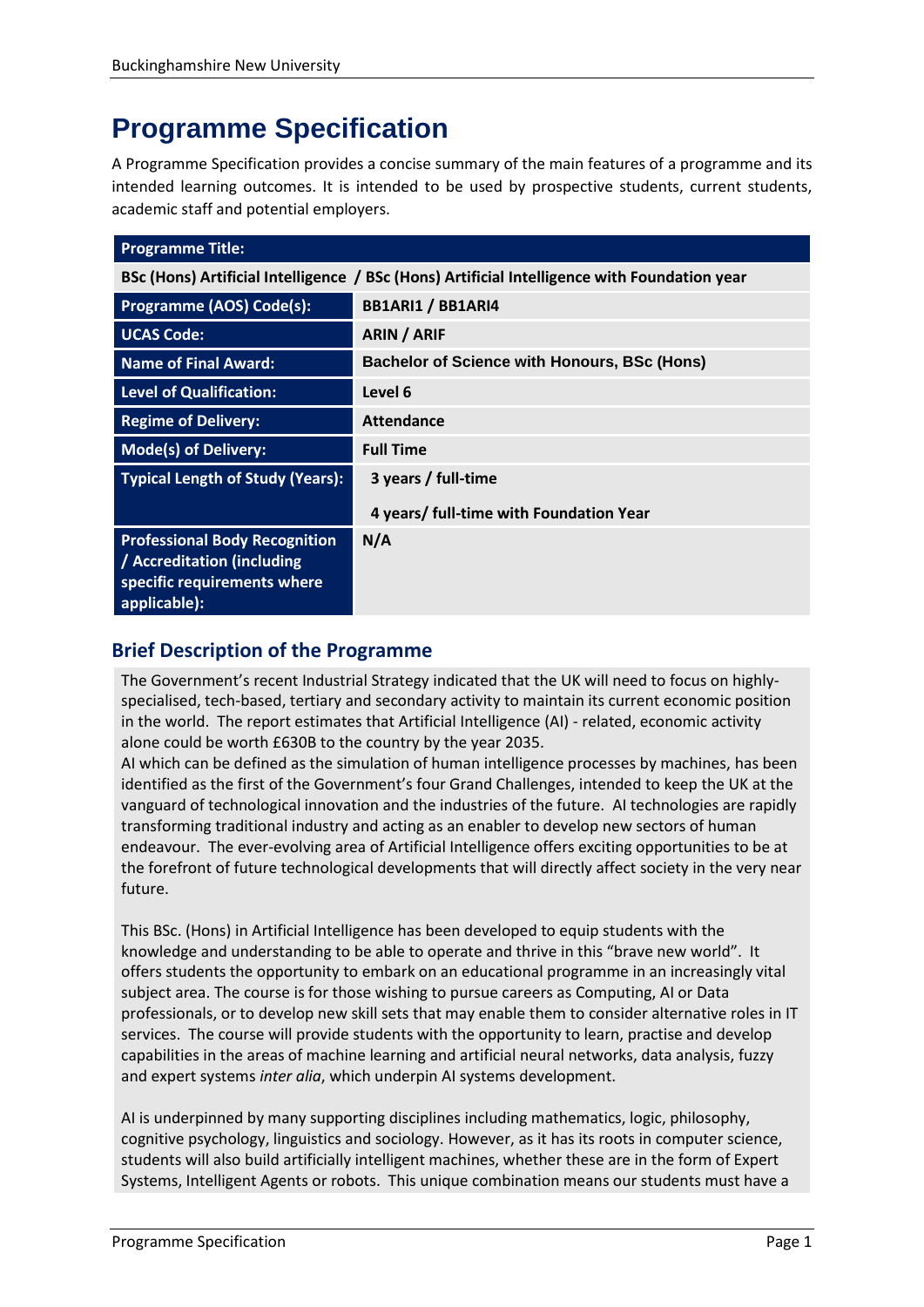strong background in general computing and this programme provides precisely the experience for you to be successful in your future AI career. If you have an enquiring mind and enjoy using critical and computational thinking to solve challenging real-life problems, if you would like to learn to design and programme computer-based systems in a very 'hands-on' environment using AI technologies then this course is for you.

The programme is distinctive in that as well as providing students with a strong theoretical background in AI, it also has a very significant practical element so you will also learn to use a range of AI-related tools and techniques including Matlab, Jason with AgentSpeak etc. In addition, it provides a solid grounding in contemporary software engineering principles and computer science. Throughout the course, students are encouraged to recognise that the latter form the foundations for sound and sustainable AI system development. As well as improving their technical understanding of AI, prospective students will also be gaining the opportunity to understand how it this relates to the wider world and customer-facing needs for potential employers.

# **Programme Aims**

- 1 Prepare students for a professionally proven career in Computing and Artificial Intelligence sector or in related fields
- 2 Develop students' knowledge, skills and understanding of Computing and Artificial Intelligence theory and practice
- 3 Foster analytical capabilities and their application across a range of settings
- 4 Develop in students skills that link directly to professional body and ethical standards to become a responsible and socially aware information technology professional
- 5 Nurture students' confidence and transferable skills in areas highly sought by employers, including communications, problem solving, critical thinking, working in a team and as an individual

# **Programme Learning Outcomes**

The Bucks Graduate Attributes focus on the development of innovative leaders in professional and creative capacities, who are equipped to operate in the 21st Century labour market and make a positive impact as global citizens. The attributes are developed through the programme.

#### **ID Learning Outcome**

On successful completion of the programme a graduate will be able to:

#### **Graduate Attribute: Knowledge and its application (K)**

- K1 Understand some of the core disciplines of AI including: machine learning, deep learning, knowledge representation/inference, large scale computing systems and distributed systems, human-computer interactions, natural language processing, big data analytics
- K2 Identify systems requirements for both rule-based and data driven systems including the recognition and analysis of criteria and models leading to specifications used in the solution of specific AI problems.
- K3 Explain the mathematical principles that underpin AI systems.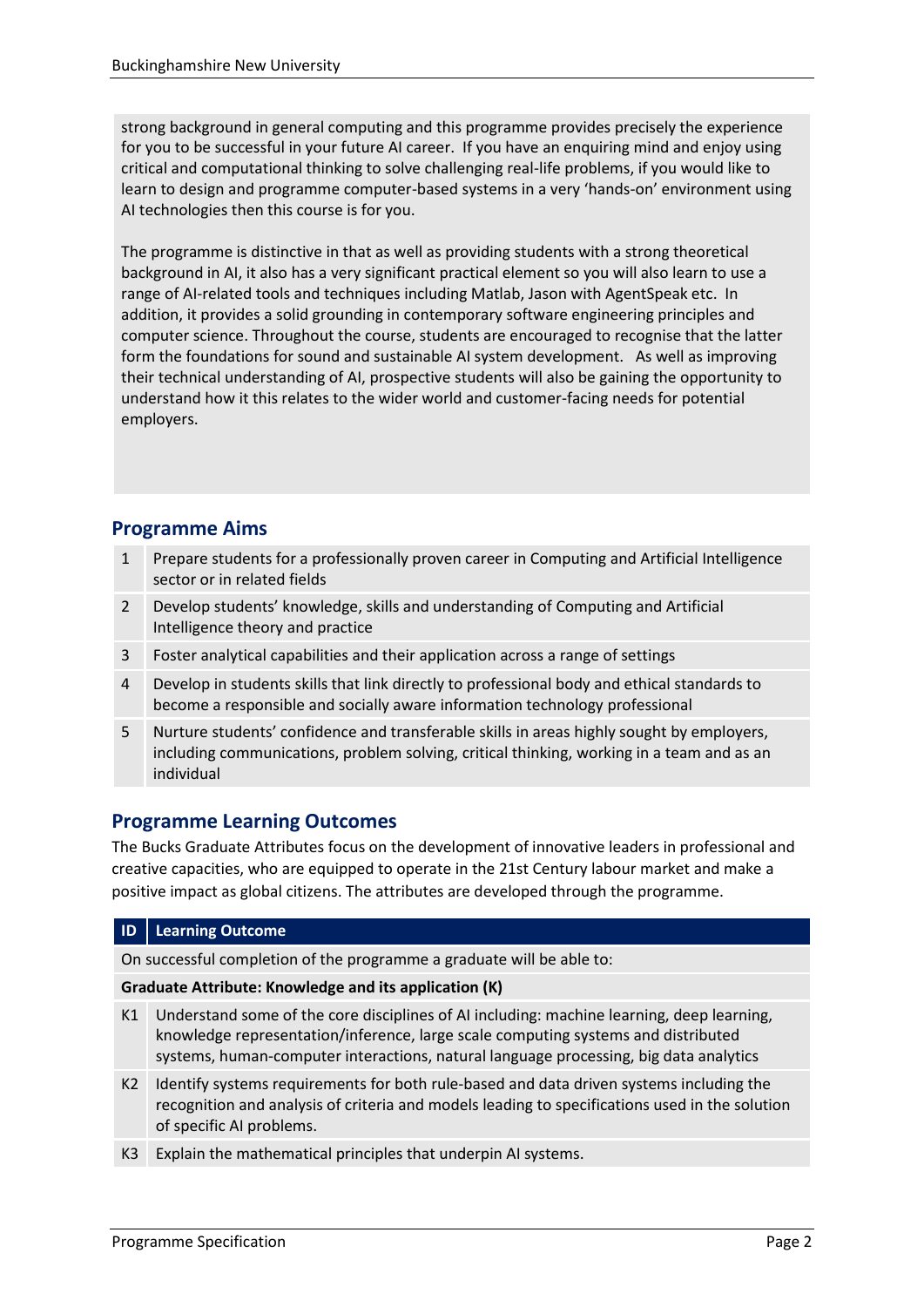- K4 Identify the key stages of the software lifecycle as well as outputs and dependencies between stages.
- K5 Recognise the business, industrial and commercial context in which AI is deployed, with particular regard to its usability.

#### **Practical Skills (P)**

- P1 Analyse, design, develop and maintain reliable AI software, with particular regard to Intelligent Systems encapsulated in a Quality Assurance Framework.
- P2 Employ analytical techniques and design tools in the development of AI software and Intelligent system artefacts.
- P3 Apply sound programming principles to the construction and maintenance of AI software deployed on multiple platforms, using appropriate programming paradigms and languages.
- P4 Recognise the risks or safety aspects associated with various intelligent systems

#### **Graduate Attribute: Social and ethical awareness and responsibility (S)**

- S1 Understand the importance of ethical, professional and legal standards when deploying AI.
- S2 Identify and critically evaluate the interplay of environmental, social and economic impacts arising from AI related activities.
- S3 Consider the question of acceptance and adoption of AI-based technology in society by professionals, by individuals and by society in general.

#### **Graduate Attribute: Leadership and self-development (L)**

- L1 Analyse theories of learning, intelligence and self-development and apply them to "real world" problems.
- L2 Recognise the different roles in teams and understand how to make an appropriate contribution to a collaborative project according to the nature of the problem and skill set within the team
- L3 Develop problem-solving and decision-making skills as well as the ability to communicate both orally and in writing.
- L4 Demonstrate the ability to operate in and lead teams and to collaborate at all levels of an organisation.

#### **Programme Structure**

Programmes are structured in stages. The number of stages will vary depending on the mode (e.g. full-time, part-time), duration and location of study which will be detailed in the Programme Handbook.

Modules are set at a specific academic level and listed as either core (compulsory) or optional. The level indicates the relative academic difficulty which will increase through the programme. Passing modules will reward you with academic credit. The amount of credits will depend on the complexity of the module and the level of effort required, which is measured in 'notional learning hours'.

Our [Academic Advice webpages](https://bucks.ac.uk/students/academicadvice/course-structure-and-regulations/how-your-course-is-structured) provide more information on the structure of taught awards offered by the University.

*Please note: Not all option modules will necessarily be offered in any one year. Other option modules may also be introduced at a later stage enabling the programme to respond to sector developments.*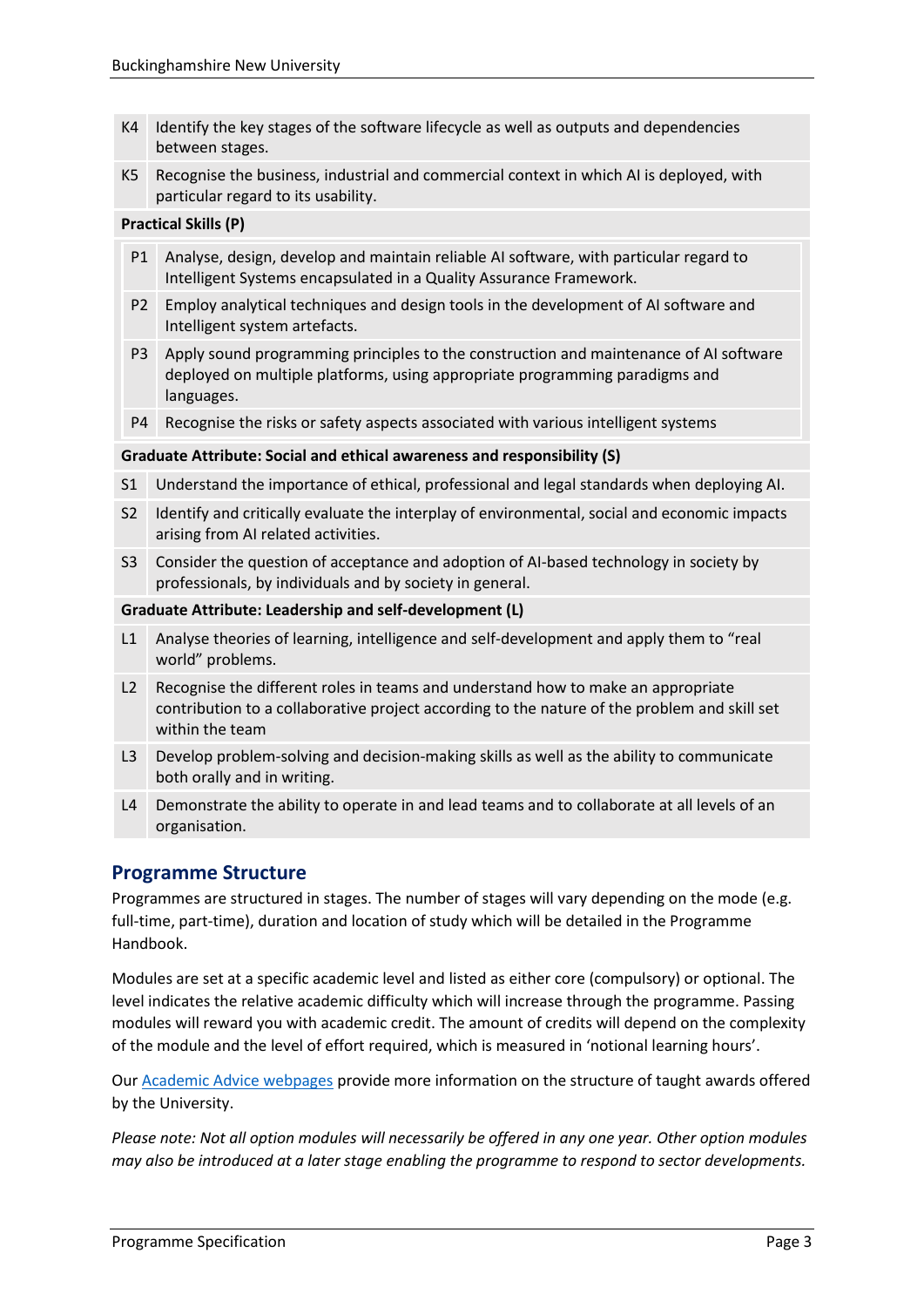# **Foundation Level (Optional for students on degree programmes)**

| Code         | <b>Module Title</b>                                           | <b>Credit</b> | Core /<br><b>Option</b> | Compensable<br>(Normally Yes) |
|--------------|---------------------------------------------------------------|---------------|-------------------------|-------------------------------|
| <b>FY026</b> | Preparing for Success: Knowledge and<br>Creativity            | N/A           | Core                    | Yes                           |
| <b>FY027</b> | Preparing for Success: Self Development and<br>Responsibility | N/A           | Core                    | Yes                           |
| <b>FY028</b> | <b>Inquiry Based Learning</b>                                 | N/A           | Core                    | Yes                           |
| <b>FY006</b> | Digital Media                                                 | N/A           | Core                    | Yes                           |
| <b>FY007</b> | <b>Computing Essentials</b>                                   | N/A           | Core                    | <b>Yes</b>                    |

### **Level Four**

| <b>Code</b> | <b>Module Title</b>                                   | <b>Credit</b> | Core /<br><b>Option</b> | Compensable<br>(Normally Yes) |
|-------------|-------------------------------------------------------|---------------|-------------------------|-------------------------------|
| CO450       | <b>Computer Architectures</b>                         | 15            | Core                    | Yes                           |
| CO452       | <b>Programming Concepts</b>                           | 15            | Core                    | Yes                           |
| CO454       | Digital Technologies & Professional Practice          | 15            | Core                    | Yes                           |
| CO451       | Networking                                            | 15            | Core                    | Yes                           |
| CO453       | <b>Application Programming</b>                        | 15            | Core                    | Yes                           |
| CO456       | Web Development                                       | 15            | Core                    | Yes                           |
| CO407       | <b>Essentials of Intelligent Systems</b>              | 15            | Core                    | Yes                           |
| CO408       | Computational fundamentals for Intelligent<br>Systems | 15            | Core                    | Yes                           |

#### **Level Five**

| Code  | <b>Module Title</b>                                         | <b>Credit</b> | Core /<br><b>Option</b> | <b>Compensable</b><br>(Normally Yes) |
|-------|-------------------------------------------------------------|---------------|-------------------------|--------------------------------------|
| CO536 | Algorithms and Data Structures                              | 15            | Core                    | Yes                                  |
| CO537 | Introduction to Formal Reasoning                            | 15            | Core                    | Yes                                  |
| CO567 | <b>Object Oriented Systems Development</b>                  | 15            | Core                    | <b>Yes</b>                           |
| CO559 | Intro to Intelligent Systems (Team Project)                 | 15            | Core                    | <b>Yes</b>                           |
| CO558 | Database Design                                             | 15            | Core                    | <b>Yes</b>                           |
| CO566 | <b>Mobile Systems</b>                                       | 15            | Core                    | <b>Yes</b>                           |
| CO538 | Machines and their Languages                                | 15            | Core                    | <b>Yes</b>                           |
| CO539 | Planning, Search and Artificial Intelligence<br>Programming | 15            | Core                    | <b>Yes</b>                           |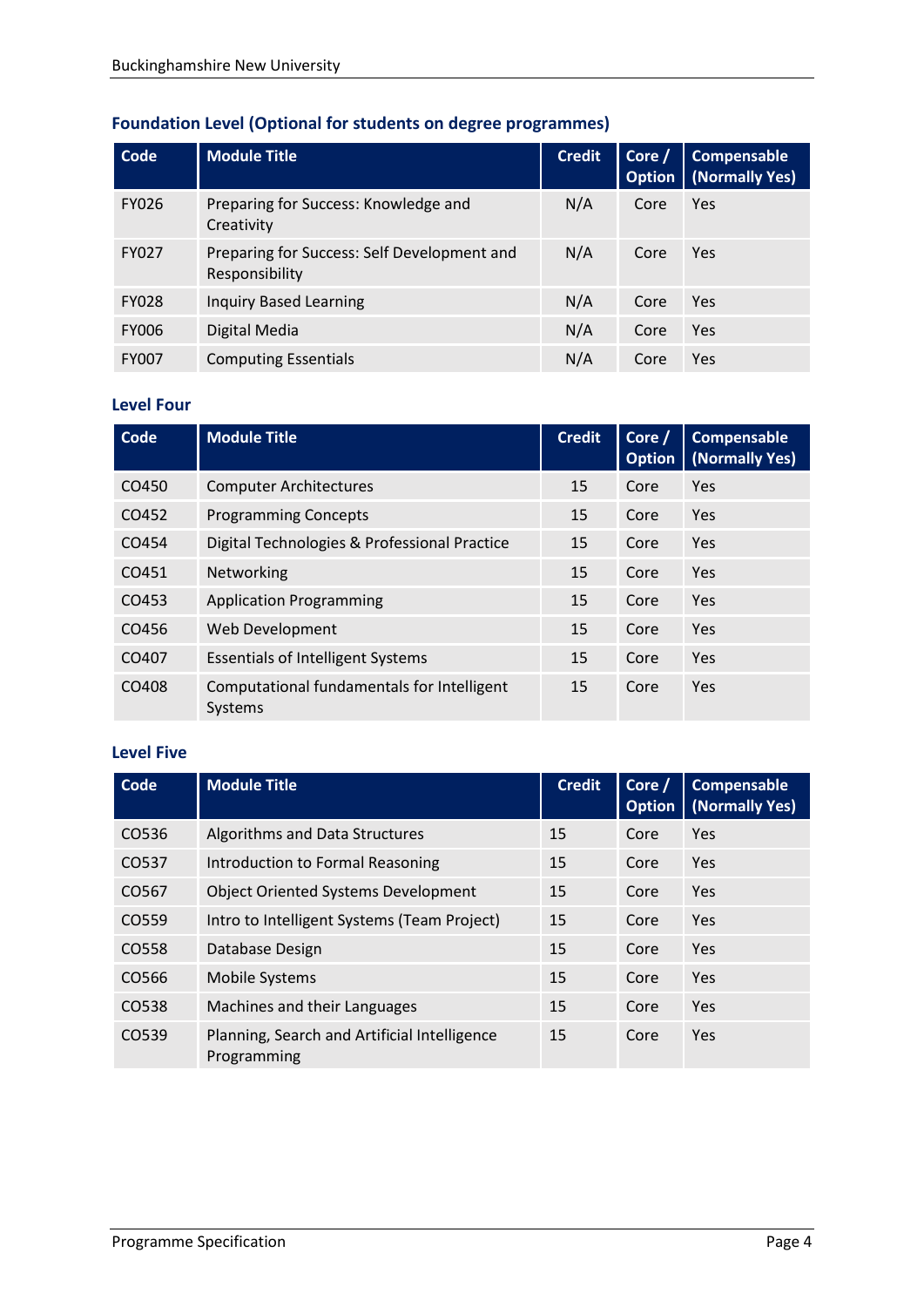#### **Level Six**

| Code  | <b>Module Title</b>                      | <b>Credit</b> | Core /<br><b>Option</b> | <b>Compensable</b><br>(Normally<br>Yes) |
|-------|------------------------------------------|---------------|-------------------------|-----------------------------------------|
| CO699 | Project                                  | 30            | Core                    | <b>No</b>                               |
| CO625 | <b>Autonomous Robotic Systems</b>        | 15            | Core                    | Yes                                     |
| CO652 | Knowledge-Based Systems in A.I           | 15            | Core                    | Yes                                     |
| CO618 | Legal Aspects of IT                      | 15            | Core                    | <b>Yes</b>                              |
| CO653 | Learning Machines and Intelligent Agents | 15            | Core                    | <b>Yes</b>                              |
| CO617 | Data Science                             | 15            | Opt                     | <b>Yes</b>                              |
| CO657 | Data Base Technologies                   | 15            | Opt                     | <b>Yes</b>                              |
| CO654 | <b>Cloud Computing</b>                   | 15            | Opt                     | <b>Yes</b>                              |
| CO656 | Database Development                     | 15            | Opt                     | <b>Yes</b>                              |
| CO651 | <b>Quality Assurance and Testing</b>     | 15            | Opt                     | <b>Yes</b>                              |
| CO666 | <b>Advanced Mobile Development</b>       | 15            | Opt                     | Yes                                     |
| CO659 | <b>Enterprise Systems Development</b>    | 15            | Opt                     | Yes                                     |

# **Learning and Teaching Activities**

Please see the **Academic Advice pages** for a description of learning and teaching activities that are recognised by the University. Detailed information on this specific programme is outlined below:

In your first year, you study fundamental areas of computing, including computer systems, programming, analysis and design and AI basics. In your second year, there is in-depth study of searching, reasoning and problem solving for AI, as well as professional software development, and work User Experience, much of which involves teamwork. In your third year you undertake an independent project, which will be based on an AI topic of AI of your choice. In addition, you take modules in rule-based and data-driven approaches and choose from a range of other optional modules, including e.g. Data Science and Database Technologies.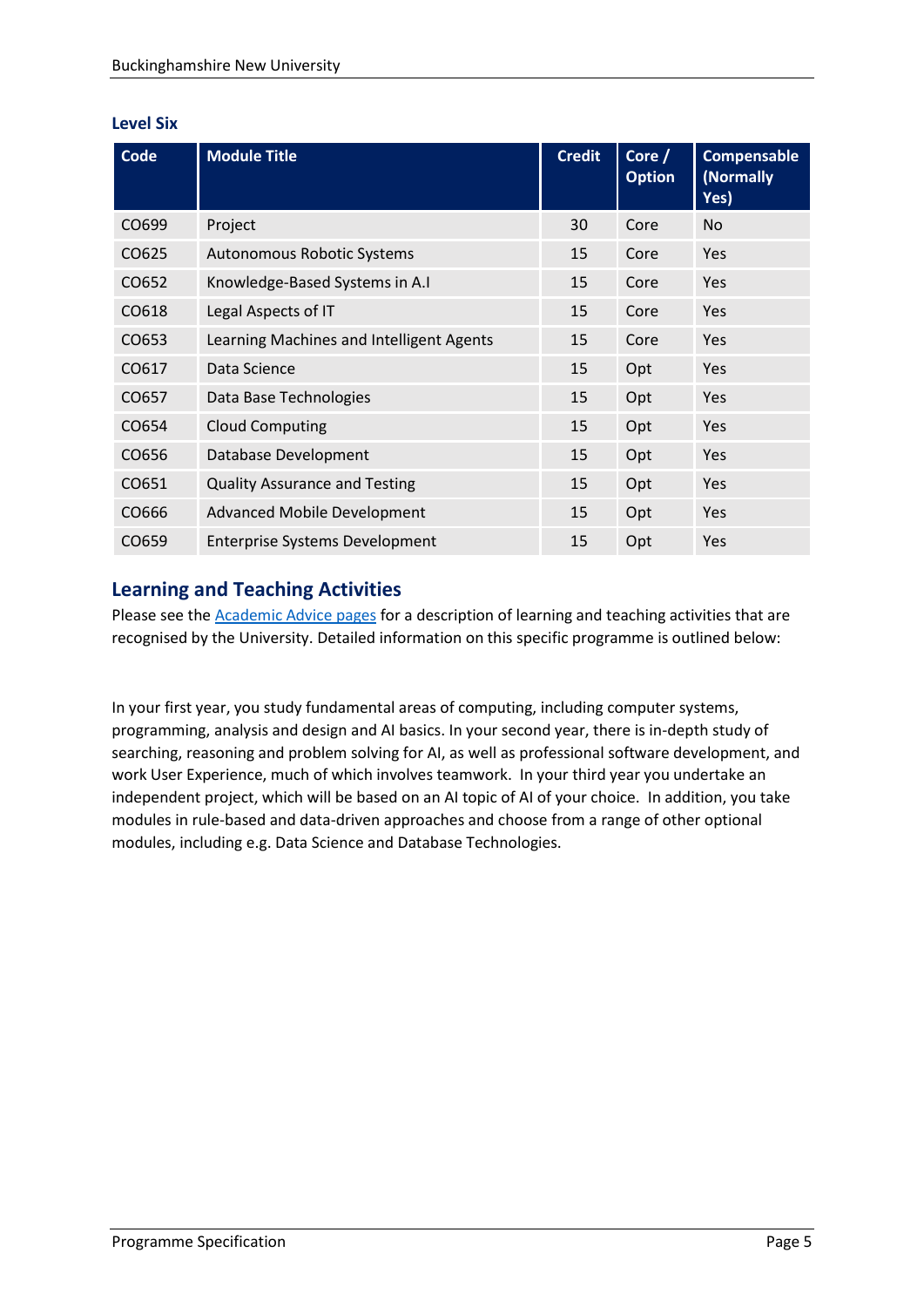#### **Learning, Teaching and Assessment Methods to achieve the Programme Learning Outcomes**

#### *How will Students Learn:*

A variety of delivery approaches and the use of the latest technology will be blended together to encourage full student participation in classroom-based learning as well as similar levels of engagement outside the classroom. The course team will strive to ensure that all modules embrace current industrial practice wherever possible.

The teaching and learning strategies employed throughout the course are those judged to be the most appropriate for each module at each stage and level of the course. The strategies have been designed to ensure that there is progression from formal teaching through to student centred independent learning as the student progresses through the levels of the course(s).

#### *A range of teaching methods will be used including:*

#### *Lectures*

This is the most formal teaching strategy employed in teaching the modules. It is generally used to deliver a body of theoretical information to a large group of students and is most effective when followed up by a seminar or tutorial session to consolidate learning.

The lecture format may be supported by written hand-outs, web or library references which serve to reinforce and expand the audio-visual information presented. In addition, staff will make appropriate use of the VLE (Blackboard) facilities. This should enable lecturers to enhance the traditional communication and learning mediums, as well as making material available to students at home and university.

#### **Ad hoc tutorials / Practical Sessions**

Often in smaller groups, tutorials are guided learning sessions, which can either support a formal lecture by students working through tutorial sheets with the help of a lecturer or by students working through practical exercises in say a computing room.

#### *Seminars*

These can vary from large group seminars, which provide an opportunity for the student-led formal debate of particular topic areas, to *impromptu* discussion sessions with smaller groups, which may for example follow the showing of a video.

Other techniques such as industrial visits, guest lectures and computer aided learning tools will be used where appropriate. This variety of techniques is aimed at stimulating student learning. The teaching and learning strategies for individual modules are detailed in the relevant module proforma.

#### *How will students be assessed*

A variety of assessment vehicles will be used as appropriate to the module, including assignments carried out in the student's own time, in-class assignment, workshops, presentations and formal examination. The form of assessment has been chosen so as to motivate students to achieve their best, and create learning activities for the students. The assessment vehicles for individual modules are detailed in the module descriptor.

Assessments will be appropriate to the task, achievable, motivating and vocationally focussed and will form a constructive part of the learning process.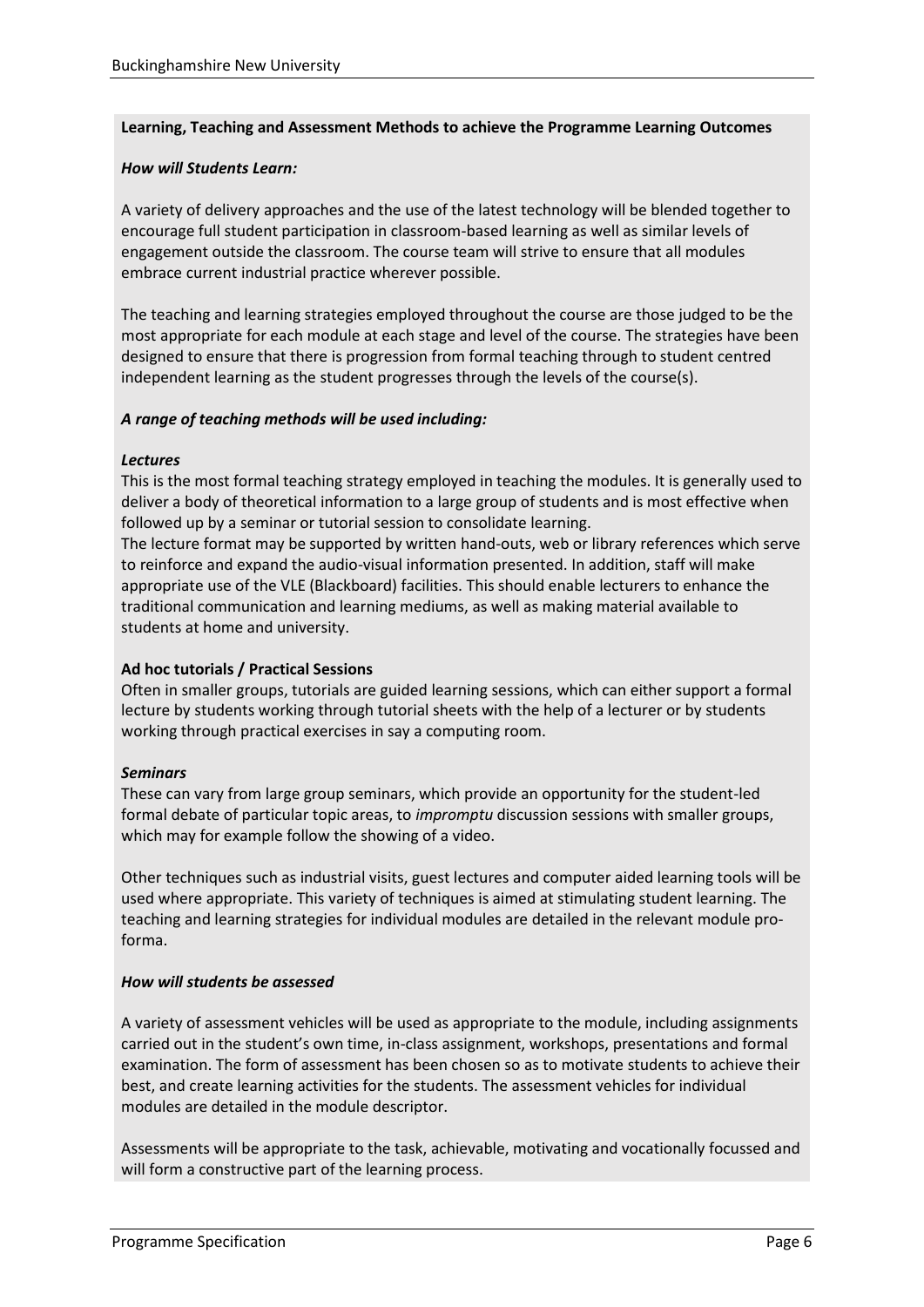Assessments will develop general transferable skills as well as academic skills.

Assessments will provide sufficient opportunity for the best students to exhibit a level of innovation and creativity associated with excellence.

During the foundation year, students will be exposed to a variety of summative and formative assessments whilst developing the academic skills to be a successful student at university; course content and learning outcomes strongly relate to students developing their knowledge and understanding of the subjects being studied and assessed.

Level 4 assessments will be primarily formative and will encourage the development of appropriate academic practice and concepts. The emphasis will be on frequent small-scale assessments wherever possible with a balance between formative and summative assessment.

Level 5 assessments will be more demanding, with the emphasis still on development of knowledge, skills, and concepts but now encouraging learning at greater depth, emphasising the fundamental principles. There will be a shift towards summative assessment.

Level 6 assessments are designed so as to allow students to demonstrate their knowledge and skills so that they have become effective, independent learners. The emphasis is on summative assessment.

#### **Advice, Feedback and Collaborative Learning**

Assessment is an integral part of the education process, promoting student learning by providing a focus for consolidating, applying and demonstrating understanding of the subject matter. The listed summative assessment regime essentially measures and grades learner development and achievement in relation to the intended Learning Outcomes. It also generates feedback information for students about the strengths and weaknesses in their work, with tutors affirming what students have done well whilst giving constructive and encouraging advice about areas requiring reflection and further improvement.

Tutor feedback on formal assessment elements is just part of the ongoing dialogue with students about their learning and personal development. Tutors will offer students frequent opportunities to discuss their progress, where their work can be examined and reviewed, including the evaluation of plans and drafts for assignments prior to submission. This supportive engagement helps to clarify what "good performance" is, with reference to published criteria and expected standards; it also encourages, motivates and directs students towards achieving their full potential.

Different strategies for timely advice and effective feedback will be adopted, according to what is fit-for-purpose for students and modules. For instance: good or bad examples of previous student work not only give students clues about appropriate content, structure and presentation of assignments but also highlight common mistakes and omissions; mock exam papers and formative tests; work portfolios represent a collection of structured activities completed over a period of time with regular interactions with the tutor; individual and group tutorials; practising presentations with other students can invite peer review; model answers can supplement and extend the feedback given on assessments; group discussions can promote reflection and collaborative learning; audio and video recordings can be used at various points to explain topics and to give guidance; other technology (such as the VLE) can facilitate information sharing, and support learning and collaboration.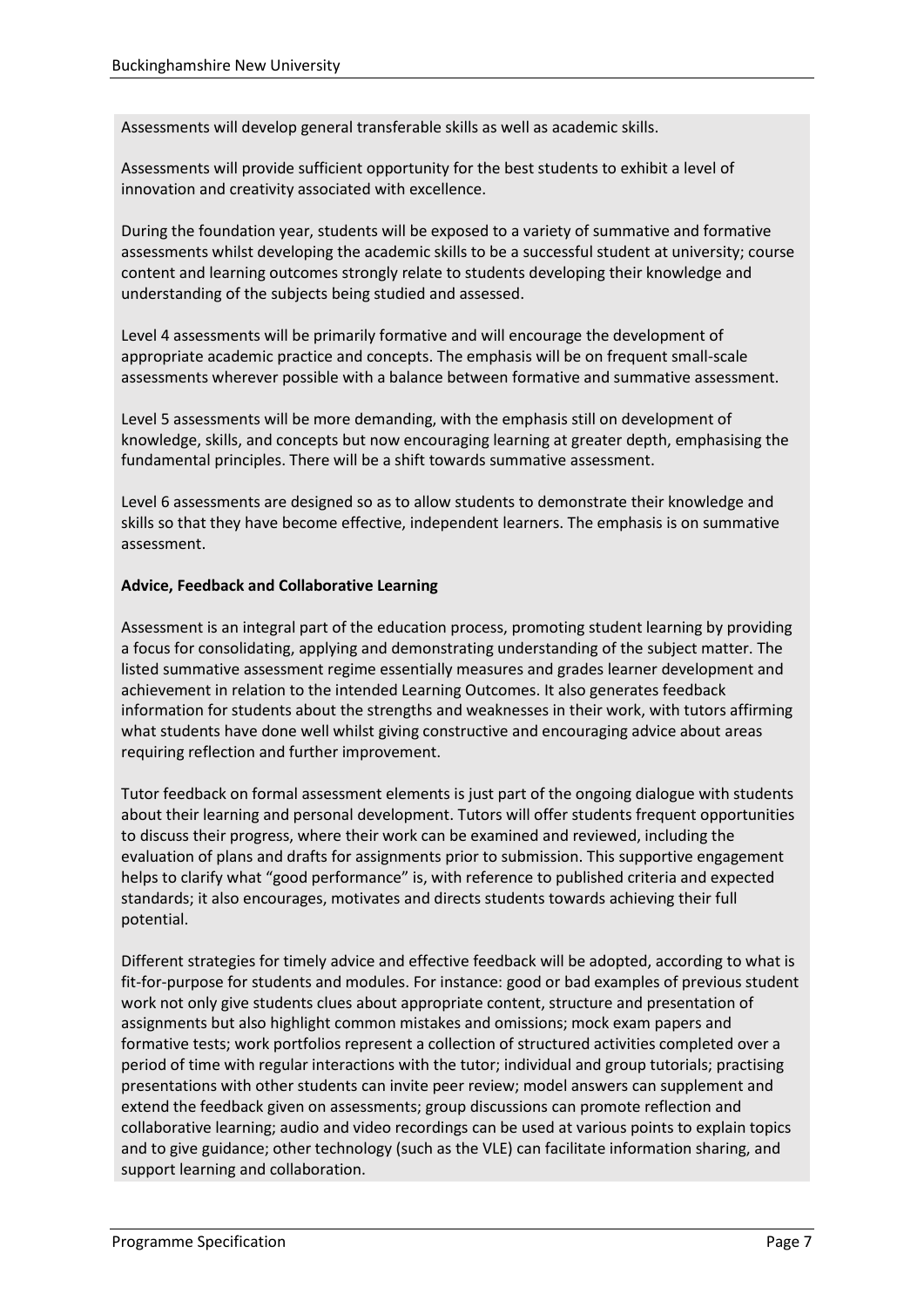#### **Additional Course Costs**

There are costs associated with all studies, additional to the tuition fee, which require consideration, when planning and budgeting for expenditure. Costs are indicative and for the total length of the course shown unless otherwise stated and will increase with inflation; depending on the programme they may include equipment, printing, project materials, study trips, placement activities, DBS and/or other security checks.

The university will provide access to the appropriate facilities and equipment to allow you to do your course. However, a student on this course may find it useful to have their own computer or laptop, so that they can work flexibly at home and elsewhere, if necessary. Whilst it is difficult to be exact, other common annual costs can be:

- Text books £100 to £150 per year
- Software £200 to £250 per year
- Printing £30 to £50 per year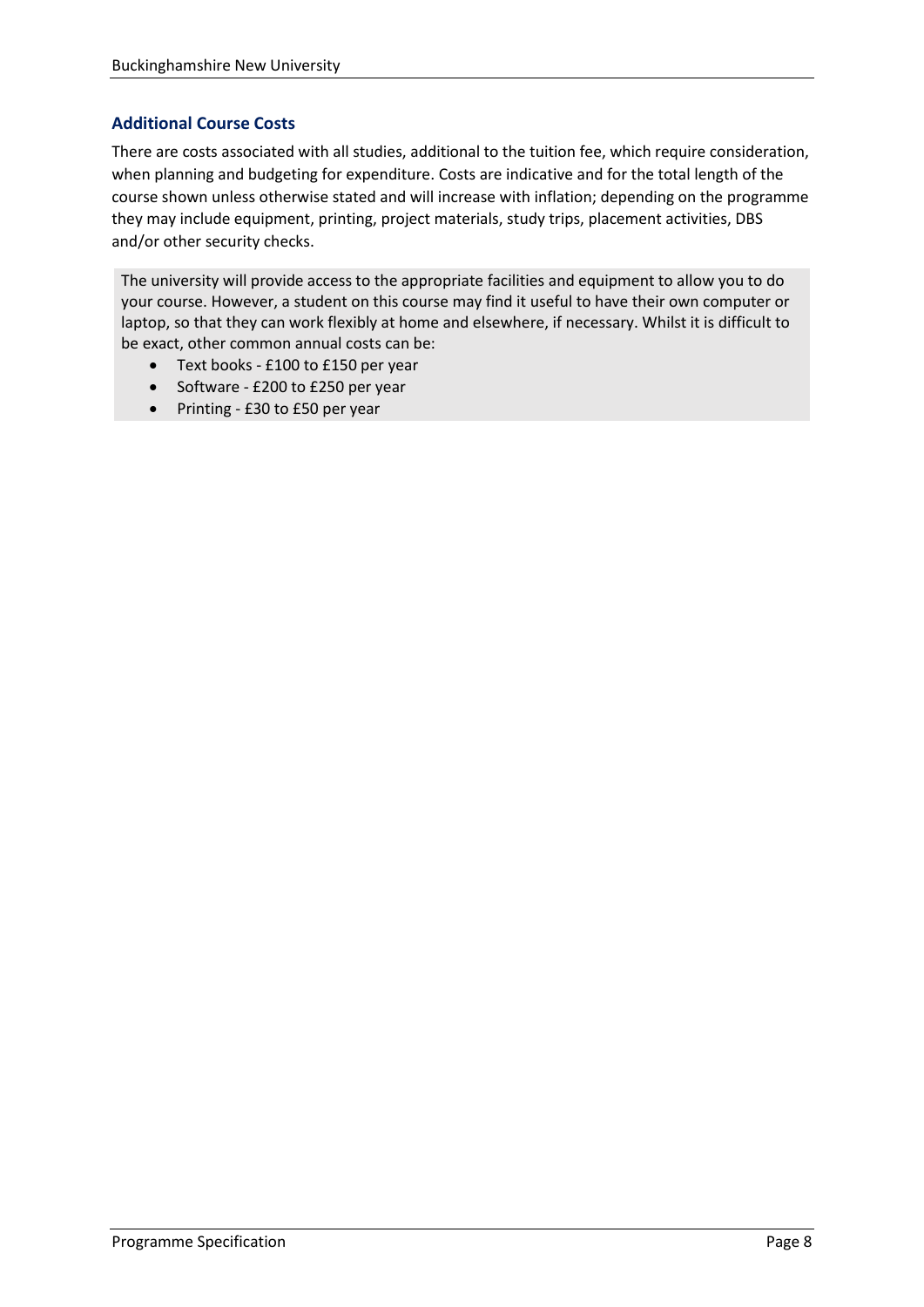#### **Contact Hours**

1 unit of credit is the equivalent of 10 notional learning hours. Full time undergraduate students study 120 credits (1200 hours) and full-time postgraduate students study 180 credits (1800 hours) per year or 'stage' of the course.

| <b>Course Stage</b>    | <b>Scheduled Activities</b><br>(Hours) | Guided Independent<br><b>Study (Hours)</b> | <b>Placement / Study</b><br><b>Abroad / Work Based</b><br><b>Learning (Hours)</b> |
|------------------------|----------------------------------------|--------------------------------------------|-----------------------------------------------------------------------------------|
| <b>Foundation Year</b> | 336                                    | 864                                        |                                                                                   |
| <b>Year One</b>        | 360                                    | 840                                        |                                                                                   |
| <b>Year Two</b>        | 360                                    | 840                                        |                                                                                   |
| <b>Year Three</b>      | 360                                    | 840                                        |                                                                                   |

# **Assessment Methods**

The [Assessment and Examination webpages](https://bucks.ac.uk/students/academicadvice/assessment-and-examination) provide further information on how assignments are marked and moderated, including a description of assessment activities. These also include further information about how feedback on assessed work is provided to students, including our commitment to ensure this is provided to students within 15 working days (the 'three-week turnaround').

#### **Assessment Strategies**

A variety of assessment vehicles will be used as appropriate to the different modules, including assignments carried out in the student's own time, in-class assignment, workshops, presentations and formal examination. The form of assessment has been chosen so as to motivate students to achieve their best, and create learning activities for the students. The assessment vehicles for individual modules are detailed in the module descriptors.

Assessments will be appropriate to the task, achievable, motivating and vocationally-focused and will form a constructive part of the learning process.

Assessments will develop general transferable skills as well as academic skills.

Assessments will provide sufficient opportunity for the best students to exhibit a level of innovation and creativity associated with excellence.

During the Foundation Year, students will be exposed to a variety of summative and formative assessments whilst developing the academic skills to be a successful student at university; course content and Learning Outcomes strongly relate to students developing their knowledge and understanding of the subjects being studied and assessed.

Level 4 assessments will be primarily formative and will encourage the development of appropriate academic practice and concepts. The emphasis will be on frequent small-scale assessments wherever possible with a balance between formative and summative assessment.

Level 5 assessments will be more demanding, with the emphasis still on development of knowledge, skills, and concepts but now encouraging learning at greater depth, emphasising the fundamental principles. There will be a shift towards summative assessment.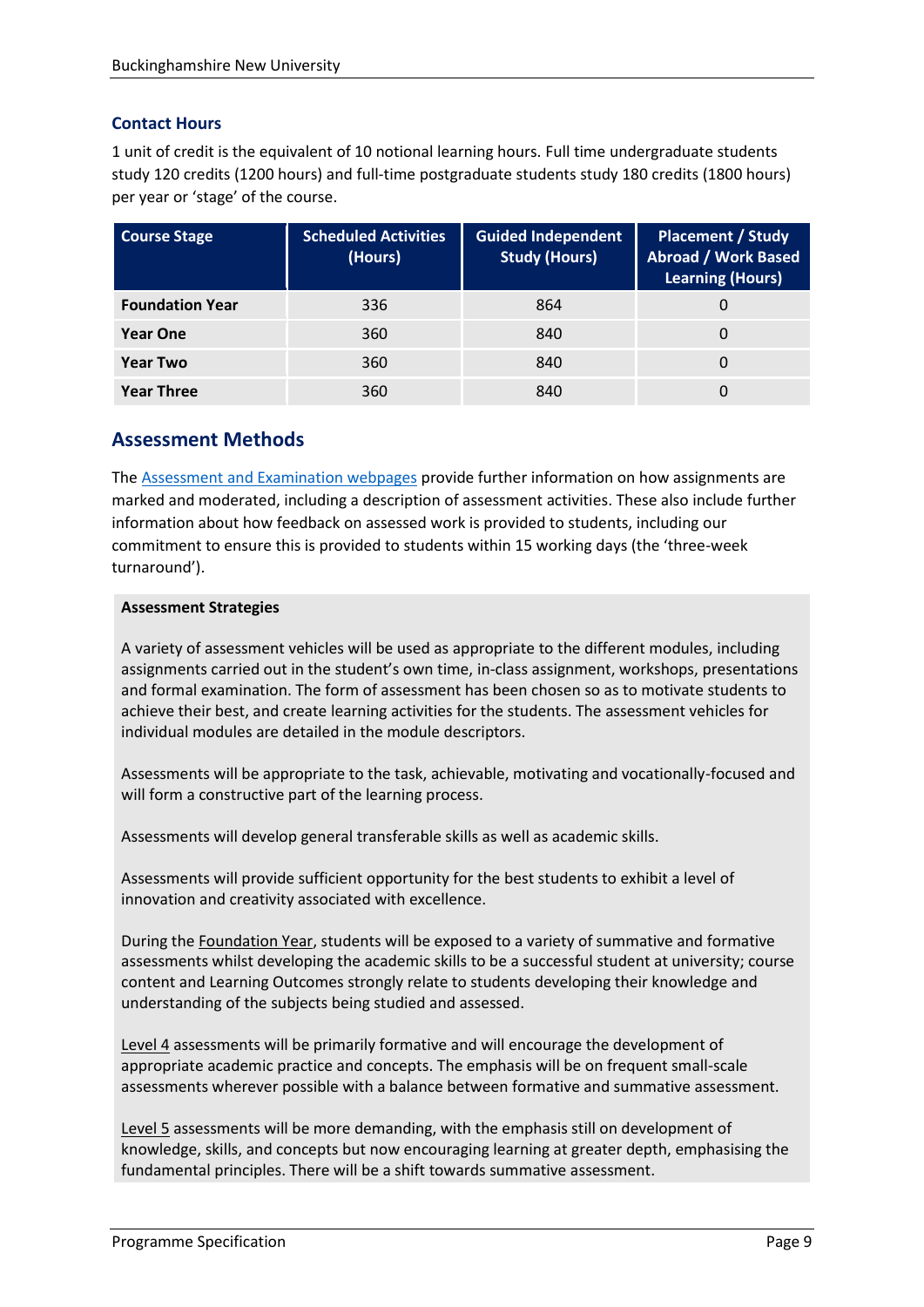Level 6 assessments are designed so as to allow students to demonstrate their knowledge and skills so that they have become effective, independent learners. The emphasis is on summative assessment.

#### **Advice, Feedback and Collaborative Learning**

Assessment is an integral part of the education process, promoting student learning by providing a focus for consolidating, applying and demonstrating understanding of the subject matter. The listed summative assessment regime essentially measures and grades learner development and achievement in relation to the intended Learning Outcomes. It also generates feedback information for students about the strengths and weaknesses in their work, with tutors affirming what students have done well whilst giving constructive and encouraging advice about areas requiring reflection and further improvement.

In fact, tutor feedback on formal assessment elements is just part of the ongoing dialogue with students about their learning and personal development. Tutors will offer students frequent opportunities to discuss their progress, where their work can be examined and reviewed, including the evaluation of plans and drafts for assignments prior to submission. This supportive engagement helps to clarify what "good performance" is, with reference to published criteria and expected standards; it also encourages, motivates and directs students towards achieving their full potential.

Different strategies for timely advice and effective feedback will be adopted, according to what is fit-for purpose for students and modules. For instance: good or bad examples of previous student work not only give students clues about appropriate content, structure and presentation of assignments but also highlight common mistakes and omissions; mock exam papers and formative tests; work portfolios represent a collection of structured activities completed over a period of time with regular interactions with the tutor; individual and group tutorials; practising presentations with other students can invite peer review; model answers can supplement and extend the feedback given on assessments; group discussions can promote reflection and collaborative learning; audio and video recordings can be used at various points to explain topics and to give guidance; other technology (such as the VLE) can facilitate information sharing, and support learning and collaboration.

#### **Classification**

| <b>Calculation of final award:</b> | Level 5 - 33%    |
|------------------------------------|------------------|
|                                    | Level $6 - 67\%$ |

For full details of assessment regulations for all taught programmes please refer to our [Results](https://bucks.ac.uk/students/academicadvice/results)  [webpages.](https://bucks.ac.uk/students/academicadvice/results) These include the criteria for degree classification.

# **Admissions Requirements**

Please see the [Application webpages](https://bucks.ac.uk/applying-to-bucks) for more information on how to apply, including a statement on how we support students from a variety of backgrounds. Please also see our [general entry](https://bucks.ac.uk/applying-to-bucks/general-entry-requirements)  [requirements](https://bucks.ac.uk/applying-to-bucks/general-entry-requirements) for taught programmes. Applicants who do not meet our published entry requirements are encouraged to contact our admissions team for further advice and guidance.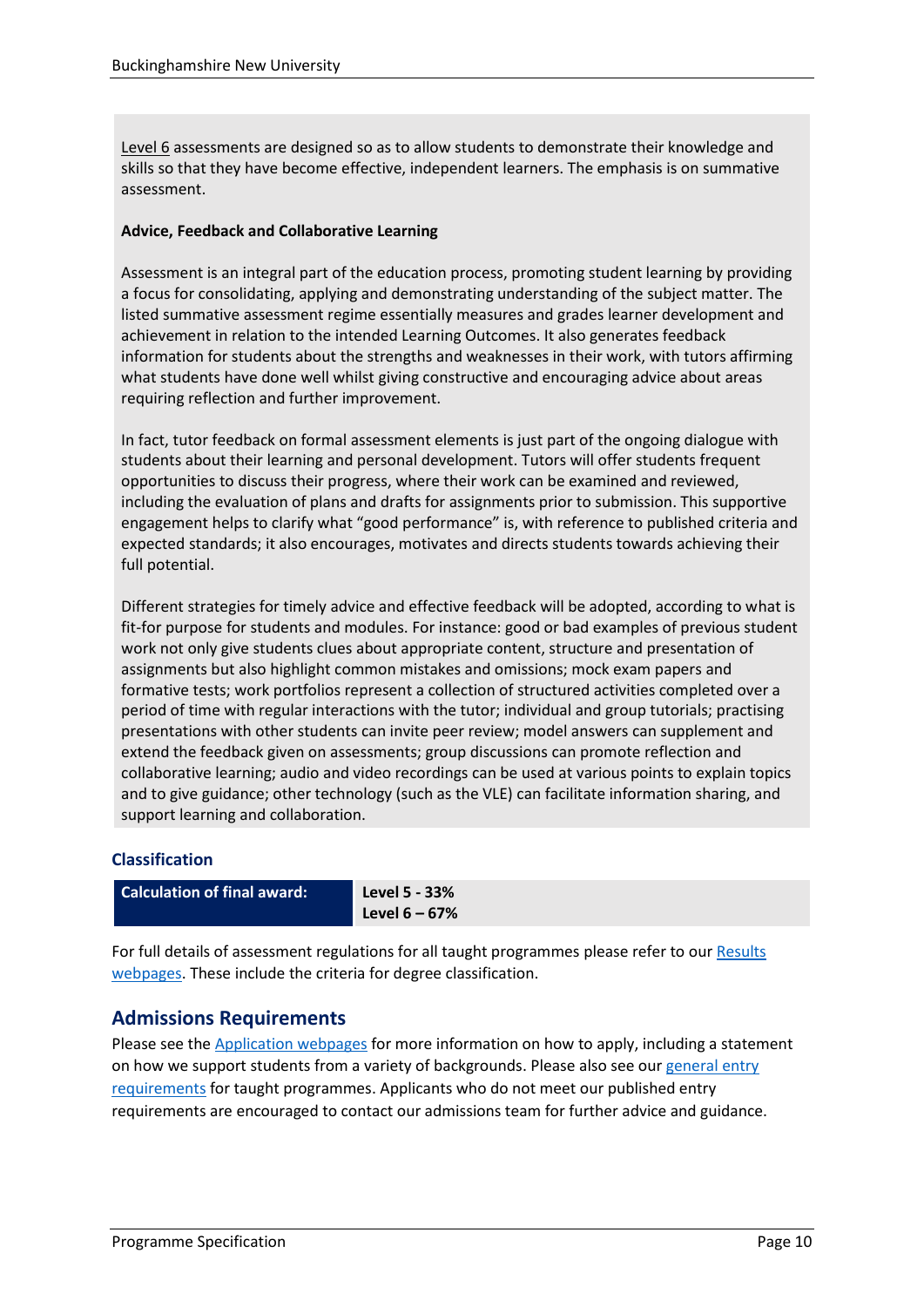#### **Typical applicant profile and any programme-specific entry requirements**

Applicants will normally have some demonstrable interest, experience or employment ambitions in Artificial Intelligence or related to areas such as computing, IT and data analysis, along with an interest in mathematics. The programme is not just aimed at recent leavers of School/College but is also an option for mature candidates who may have aspirations to return to education, perhaps as a springboard towards a significant career change. Standard University entry requirements will apply.

| Do applicants required a              | No |
|---------------------------------------|----|
| <b>Disclosure and Barring Service</b> |    |
| (DBS) Check?                          |    |

#### **Opportunities for students on successful completion of the programme**

Within the course, students will cover specific modules dedicated to the various facets of Artificial Intelligence as part of a broader computing education. This means that graduates could go into a diversity of roles in computing and IT, as well as very particular roles as indicated by the fundamental course theme of Artificial Intelligence.

AI specialists are currently in great demand with employers across a range of sectors around the globe. We anticipate that this pattern will continue for the foreseeable future as AI becomes more embedded in technological developments. Our students will have gained the fundamental skills and knowledge necessary to adopt quickly the emerging technologies and concepts in this dynamic field. Furthermore, they will also possess the professional and business skills needed to be able to use AI to meet the needs and requirements of the organisations for which they will work. Opportunities for future employment occur in a wide range of sectors including: engineering, finance, healthcare, games and films, pharmaceuticals and public services and many other areas of business and society. A range of employers including large national and multinational firms to regional and local organisations are seeing the benefits of employing graduates with strong Artificial Intelligence underpinning to the benefit of their business.

After studying at Bucks and with some experience, you'll be ready for a range of AI roles including:

- Machine learning engineer build and manage platforms for machine learning projects.
- Business intelligence developer design, model, and maintain complex data in cloudbased data platforms.
- Artificial Intelligence architect provide AI solutions to help businesses.
- Robotics scientist build and maintain software for robots that do tasks with varying human input.

Progression to further study on a Master's programme is a meaningful alternative to employment as a next step after completing this BSc (Hons) course.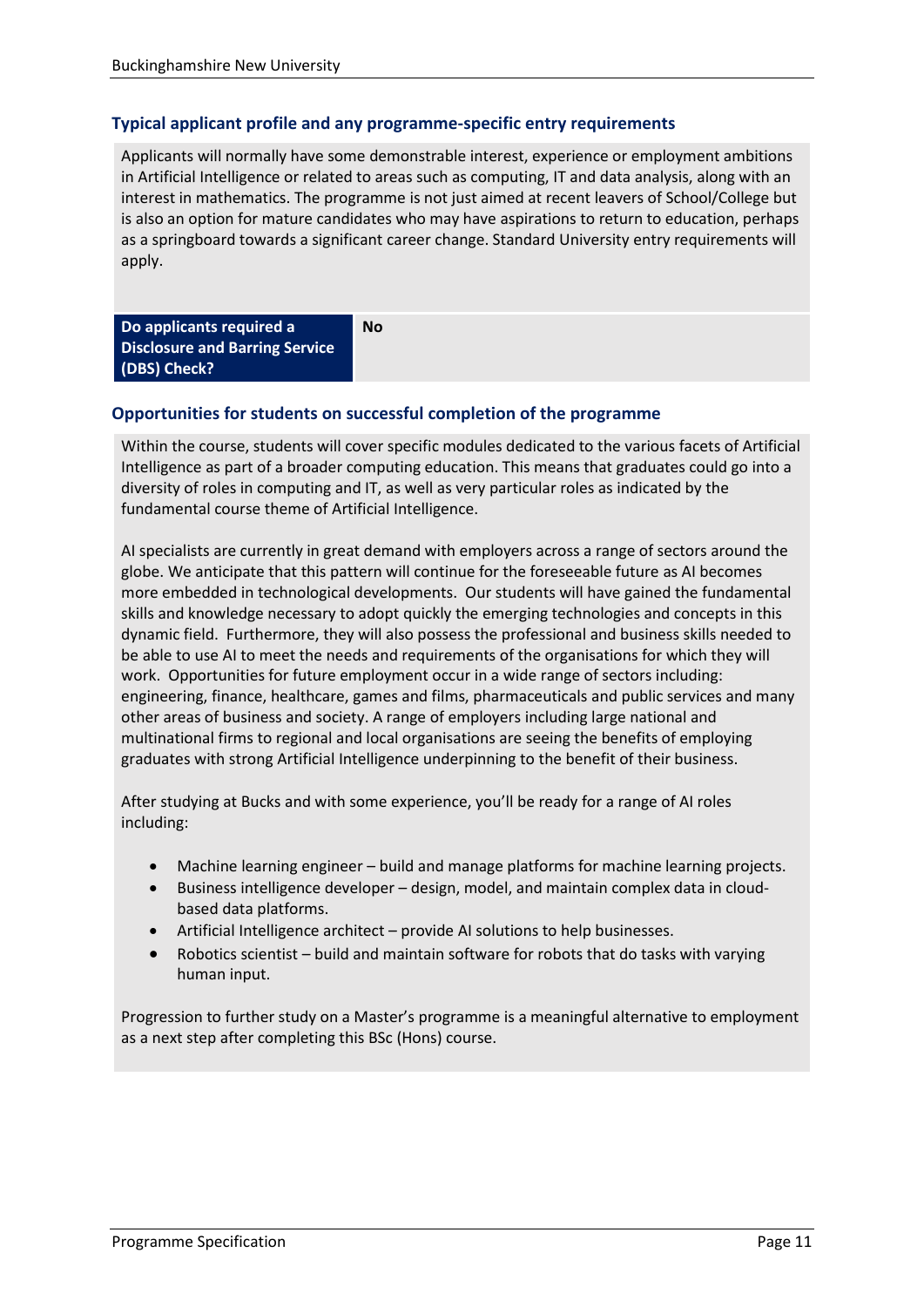# **Student Support**

During the course of their studies, students will be supported in the following ways:

- At the start of their studies all students will receive a full **induction** to the programme which will include introduction to the staff responsible for delivering the course, and access to library and IT facilities
- The **Programme Handbook** will outline the exact nature of the course and how it is structured, including the availability of option modules
- Each student will be allocated a **Personal Tutor** who will support their academic development, be able to advise and guide them with their studies and, where necessary, give advice on study options
- Students will be able to access our full range of **support services**, including the Learning Development Unit for skills and study support, the Library, the Careers and Employability Team, Student Finance Team, Accommodation and Counselling Services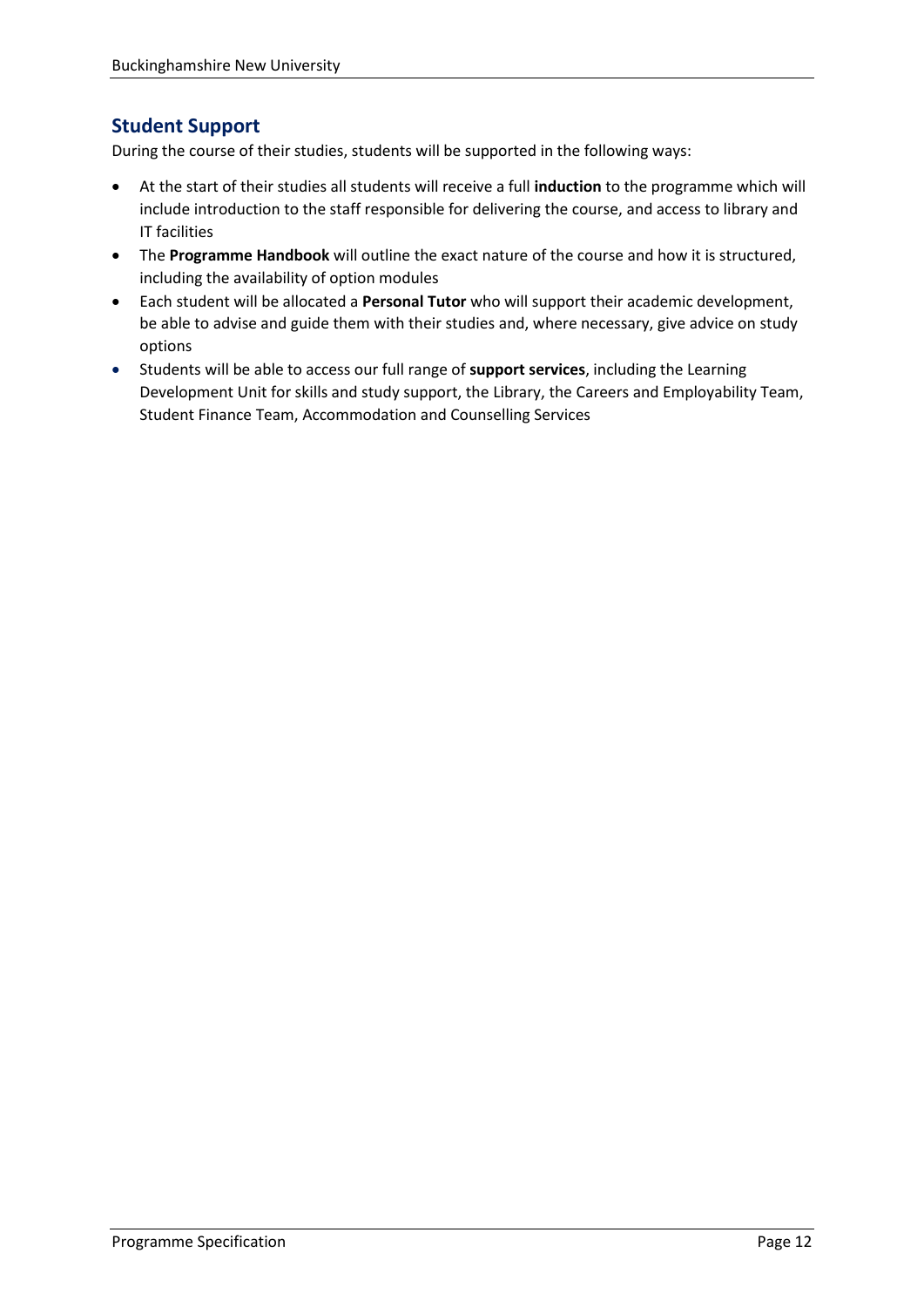# **Appendices**

#### **Quality Assurance**

| <b>Awarding Body:</b>                                                        | <b>Buckinghamshire New University</b>                                                                                                   |
|------------------------------------------------------------------------------|-----------------------------------------------------------------------------------------------------------------------------------------|
| <b>Language of Study:</b>                                                    | <b>English</b>                                                                                                                          |
| <b>QAA Subject Benchmark</b><br>Statement(s):                                | Computing (2016)                                                                                                                        |
| <b>Assessment Regulations:</b>                                               | Academic Assessment Regulations, accessible via the<br><b>Academic Advice webpages</b><br>(https://bucks.ac.uk/students/academicadvice) |
| <b>Does the Fitness to Practise</b><br>procedure apply to this<br>programme? | <b>No</b>                                                                                                                               |
| <b>Ethics Sub-committee</b>                                                  | <b>Computing Ethics Sub-Committee</b>                                                                                                   |
| Date Published / Updated:                                                    | September 2019, February 2022                                                                                                           |
| Date programme re-approval<br>required:                                      | September 2025                                                                                                                          |

#### **Other awards available on programme (Exit Qualifications)**

Please refer to the *Academic Qualifications Framework* for Exit Qualifications recognised by the University and credit and module requirements.

| Name of Exit Qualification:                           | <b>Certificate of Higher Education (CertHE)</b> |
|-------------------------------------------------------|-------------------------------------------------|
| <b>Full name of Qualification</b><br>and Award Title: | <b>CertHE</b> in Artificial Intelligence        |
| <b>Credits requirements:</b>                          | <b>120 Credits</b>                              |
| Module requirements:                                  | ALL 120 Credits at Level 4                      |
| <b>Learning Outcome</b>                               |                                                 |

Comprehend and apply a simple requirement in a structured manner and implement a computer based / software solution; with appropriate application of programming techniques and coding skills.

Demonstrate competence in the design and development of a cross-platform Web 'front-end' solution, paying appropriate attention to user expectations and process needs.

Understand the operation of the major hardware units of computers and appreciate the fundamental components and protocols of network systems.

Adopt a systematic approach to the design and evaluation of human computer interaction, as part of different development projects.

Exhibit an appreciation of the underpinning of computer Artificial Intelligence.

Demonstrate a range of transferable skills, including team work and meeting deadlines

Demonstrate an understanding of digital technologies within a professional context, and how different tools and environments can be used for handling information, communication and other purposes.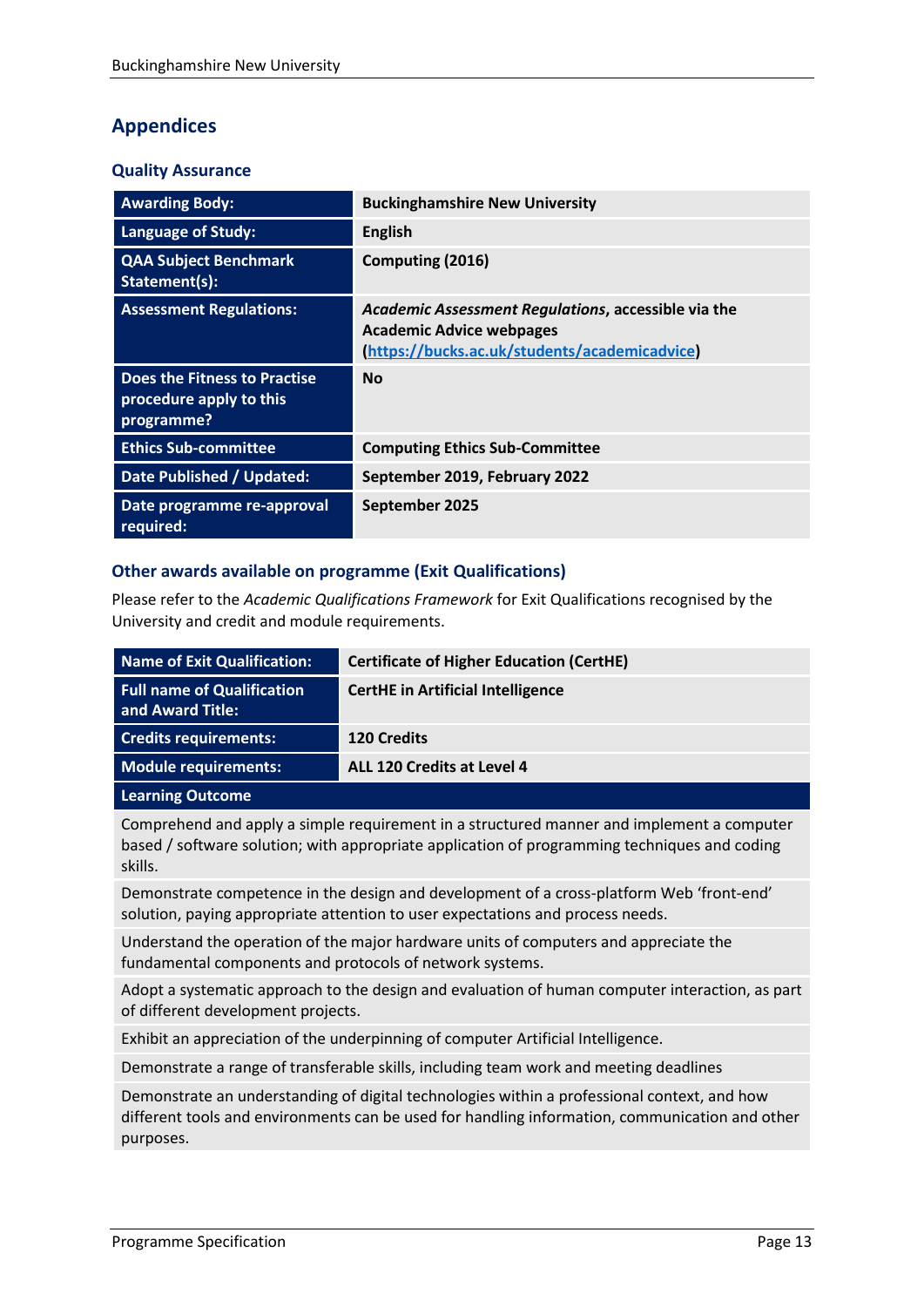| amain a Autocanoco                                    |                                                               |
|-------------------------------------------------------|---------------------------------------------------------------|
| Module requirements:                                  | ALL 120 Credits at Level 4<br>PLUS ALL 120 Credits at Level 5 |
| <b>Credits requirements:</b>                          | 240 Credits                                                   |
| <b>Full name of Qualification</b><br>and Award Title: | <b>DipHE</b> in Artificial Intelligence                       |
| Name of Exit Qualification:                           | <b>Diploma of Higher Education (DipHE)</b>                    |

#### **Learning Outcomes**

Make informed design decisions and produce innovative plans whilst developing computer systems for diverse platforms using industrial standard tools including areas of networking, mobile platforms, databases and Web technologies.

Evaluate different techniques and tools used within the development and management of computer systems.

Apply sound computing and software principles to the construction and maintenance of computer / software deployed on multiple platforms & processors, using current appropriate standards, protocols and tools (e.g. algorithms, programming paradigms, languages, hardware)

Apply engineering principles and analysis and design techniques to the specification, design, development and evaluation of high-quality computing information systems and software systems.

Work as a member of a development team, recognising the different roles within a team and different ways of organising teams.

Demonstrate an understanding of formal reasoning, search approaches as used in the field of Artificial Intelligence.

Manage one's own learning and development including time management and organisational skills.

| <b>Name of Exit Qualification:</b>                    | <b>Ordinary Degree</b>                                                                                                                            |
|-------------------------------------------------------|---------------------------------------------------------------------------------------------------------------------------------------------------|
| <b>Full name of Qualification</b><br>and Award Title: | <b>BSc Artificial Intelligence</b>                                                                                                                |
| <b>Credits requirements:</b>                          | <b>300 Credits</b>                                                                                                                                |
| <b>Module requirements:</b>                           | ALL 120 Credits at Level 4<br><b>ALL 120 Credits at Level 5</b><br>PLUS 60 credits from Level 6 modules, excluding the Project -<br>CO699 module. |

#### **Learning Outcome**

Make informed design decisions and produce innovative plans whilst developing Artificial Intelligence and Computer systems for diverse platforms using industrial standard tools.

Critically evaluate different techniques and tools used within the development of Artificial Intelligence computer-based systems.

Apply sound computing and software principles to the construction, maintenance and testing of complex computer / software deployed on multiple platforms & processors, using current appropriate standards, protocols and tools (e.g. programming paradigms, languages, hardware)

Select and systematically utilise engineering principles and analysis and design techniques to the specification, design, development, testing and evaluation of complex high-quality Artificial Intelligence and Computing Information systems.